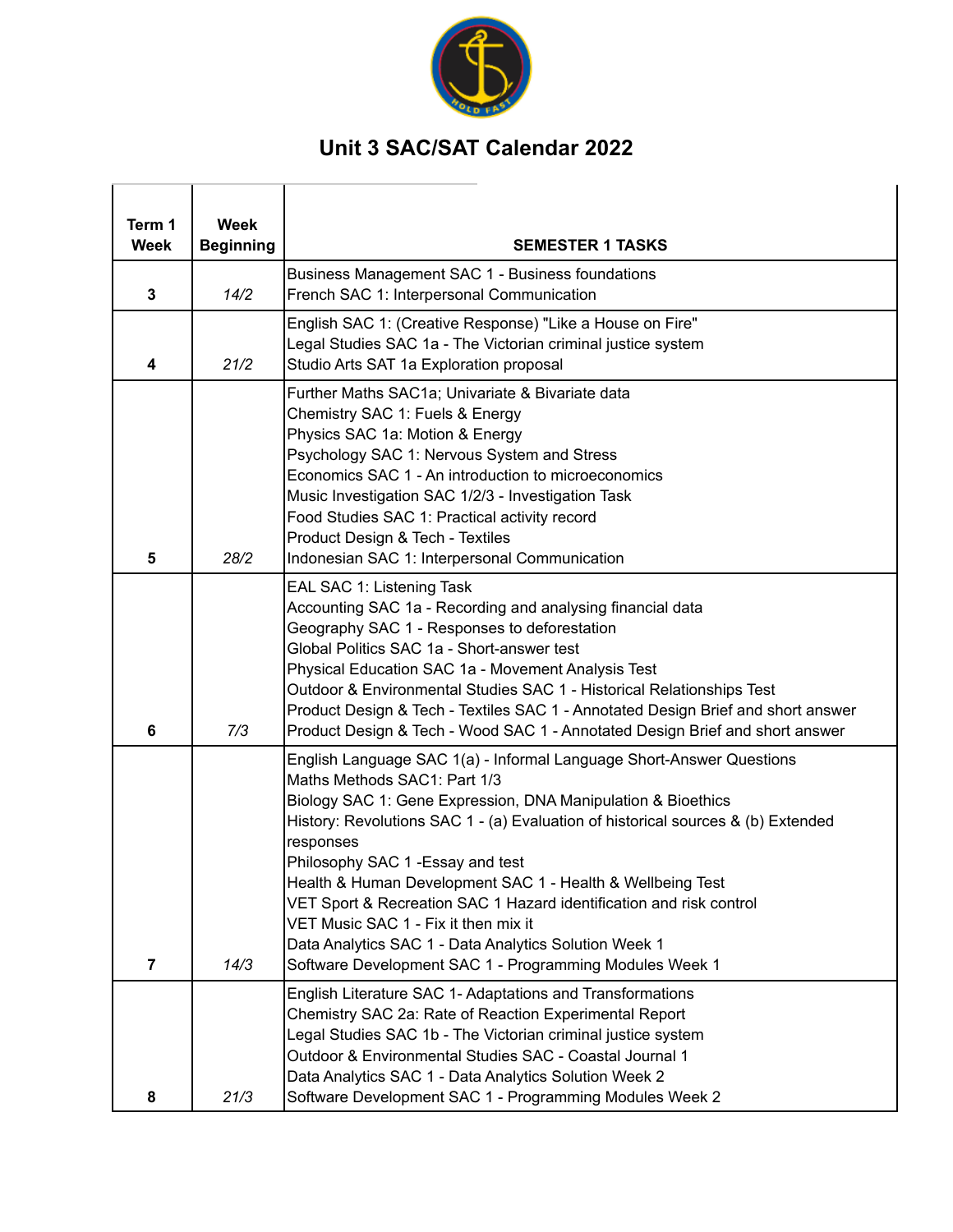

## **Unit 3 SAC/SAT Calendar 2022**

|                                      |              | Further Maths SAC 1b: Linear regression & Time series<br>Physics SAC 1b: Special Relativity<br>Psychology SAC 2: Learning Theories<br>Geography SAC 2 - Melting Ice Sheets and Glaciers analysis of data                                                                                                                                                             |  |  |  |
|--------------------------------------|--------------|----------------------------------------------------------------------------------------------------------------------------------------------------------------------------------------------------------------------------------------------------------------------------------------------------------------------------------------------------------------------|--|--|--|
| 9                                    | 28/3         | Physical Education SAC 1b Movement Analysis Test<br>VET Community Services SAC 1 Respond to client needs<br>Music Performance Outcome 1 Performance<br>Food Studies SAC 2: Practical activity record and short written report                                                                                                                                        |  |  |  |
|                                      |              | English SAC 2: (Text Response) "Station Eleven"<br>EAL SAC 2: Text Response<br>English Language SAC 1(b) - Informal Language Analytical Commentary<br>Business Management SAC 2 - Managing employees<br>Global Politics SAC 1b - Essay<br>Media SAC 1 Narrative & Ideology<br>VCD SAC 1 ANALYSIS AND PRACTICE IN CONTEXT<br>French SAC 2: Interpretive Communication |  |  |  |
| 10                                   | 4/4          | Indonesian SAC 2: Interpretive Communication                                                                                                                                                                                                                                                                                                                         |  |  |  |
| <b>HOLIDAYS</b><br>Term <sub>2</sub> |              |                                                                                                                                                                                                                                                                                                                                                                      |  |  |  |
| Week                                 | <b>Dates</b> |                                                                                                                                                                                                                                                                                                                                                                      |  |  |  |
| 1                                    | 25/4         | Biology SAC 3: Self designed experiment on enzymes<br>Economics SAC 2 - Domestic macroeconomic goals<br>Drama Outcome 1 Development and presentation of character/s within an ensemble<br>performance<br>Product Design & Tech - Textiles SAC 2 - Written Report<br>Product Design & Tech - Wood SAC 2 - Written Report                                              |  |  |  |
| $\overline{2}$                       | 2/5          | Accounting SAC 1b - Recording and analysing financial data<br>VCD SAC 2 Design industry practice<br>Music Performance Outcome 2 Preparing for Performance                                                                                                                                                                                                            |  |  |  |
| 3                                    | 9/5          | Specialist Maths SAC1: Application task<br>Physics SAC 2: Fields<br>Physical Education SAC 2 - Energy System Lab Report<br>VET Sport & Recreation SAC 2 Educate user groups                                                                                                                                                                                          |  |  |  |
| 4                                    | 16/5         | Biology SAC 2: Photosynthesis & Cellular Respiration<br>Geography SAC 3a - Fieldwork report<br>History: Revolutions SAC 2 - Essay<br>Studio Arts SAC 1 Artists and studio practices<br>Drama Outcome 2 Analysis of the development and performance of character/s from<br>the ensemble work<br>Food Studies SAC 3: (part a) Practical activity records               |  |  |  |